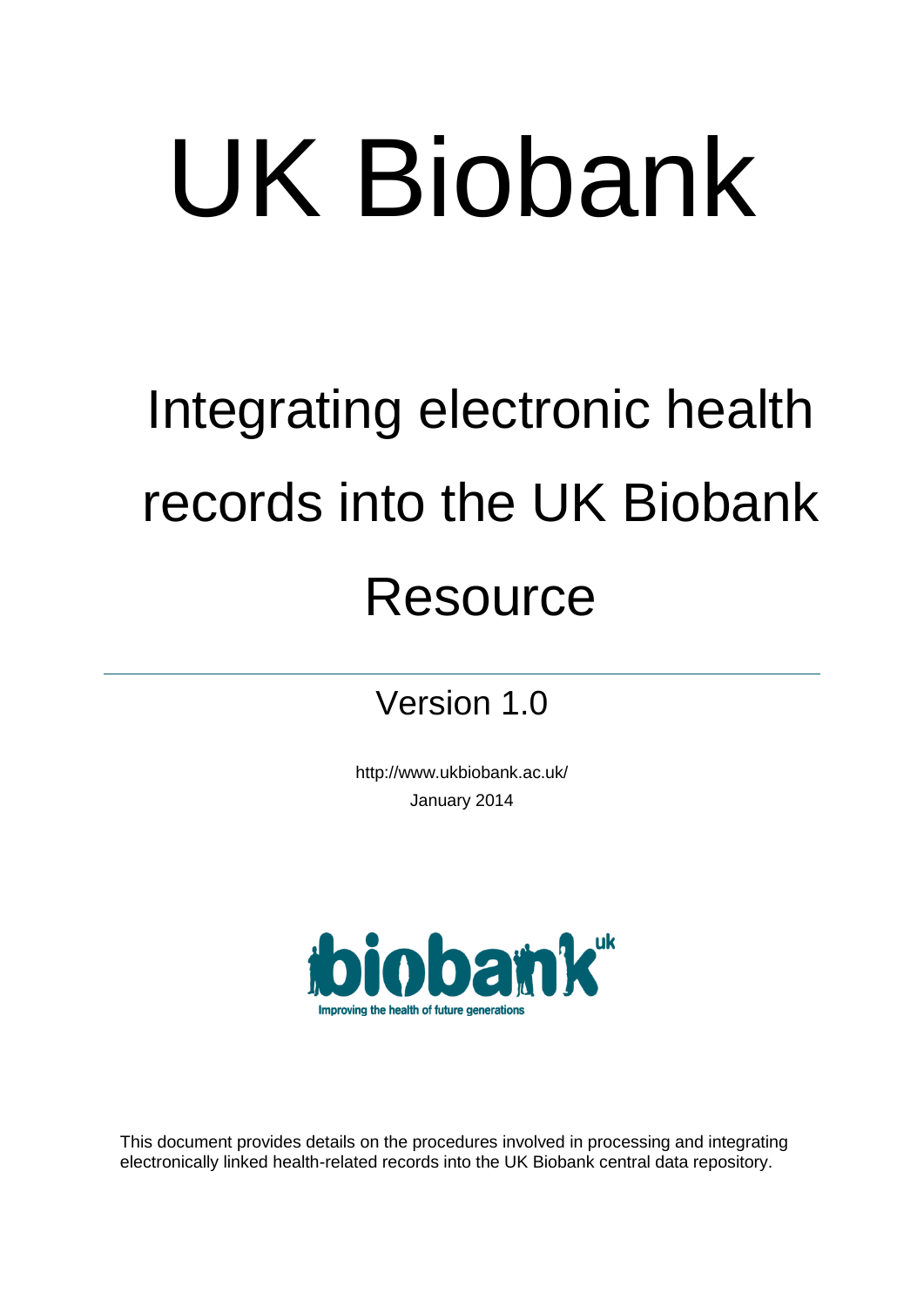### **Contents**

#### <span id="page-1-0"></span>**1. Aim**

This document provides details on the procedures involved in processing and integrating electronically linked health-related records into the UK Biobank central data repository.

#### <span id="page-1-1"></span>**2. Types of linked electronic health records in UK Biobank**

Currently, there are three different types of health-related outcome records that have been (or are in the process of being) incorporated into the central database.

| Type of data                | <b>External provider</b> | <b>Region</b> | Period of data available |
|-----------------------------|--------------------------|---------------|--------------------------|
| Deaths                      | <b>HSCIC</b>             | E&W           | April 2006 onwards       |
|                             | <b>ISD</b>               | Scotland      |                          |
| Cancer registrations        | <b>HSCIC</b>             | E&W           | since inception - 1980s  |
|                             | <b>ISD</b>               | Scotland      | since inception $-1950s$ |
| Hospital inpatient episodes | <b>HES (HSCIC)</b>       | England       | since inception - 1997   |
|                             | PEDW (SAIL)              | Wales         | since inception - 1999   |
|                             | <b>SMR</b>               | Scotland      | since inception - 1981   |

HES: Hospital Episode Statistics; HSCIC: Heath & Social Care Information Centre; ISD: Information Services Department; PEDW: Patient Episode Data for Wales; SAIL: Secure Anonymised Information Linkage; SMR: Scottish Morbidity Records

#### **Other potential linkages:**

Plans are underway to include primary care records, dental records, pharmacy dispensing records, imaging records, screening programmes, disease-specific registries (e.g. for myocardial infarction, surgical interventions), social services, education and environment records (where available), in the medium to long term.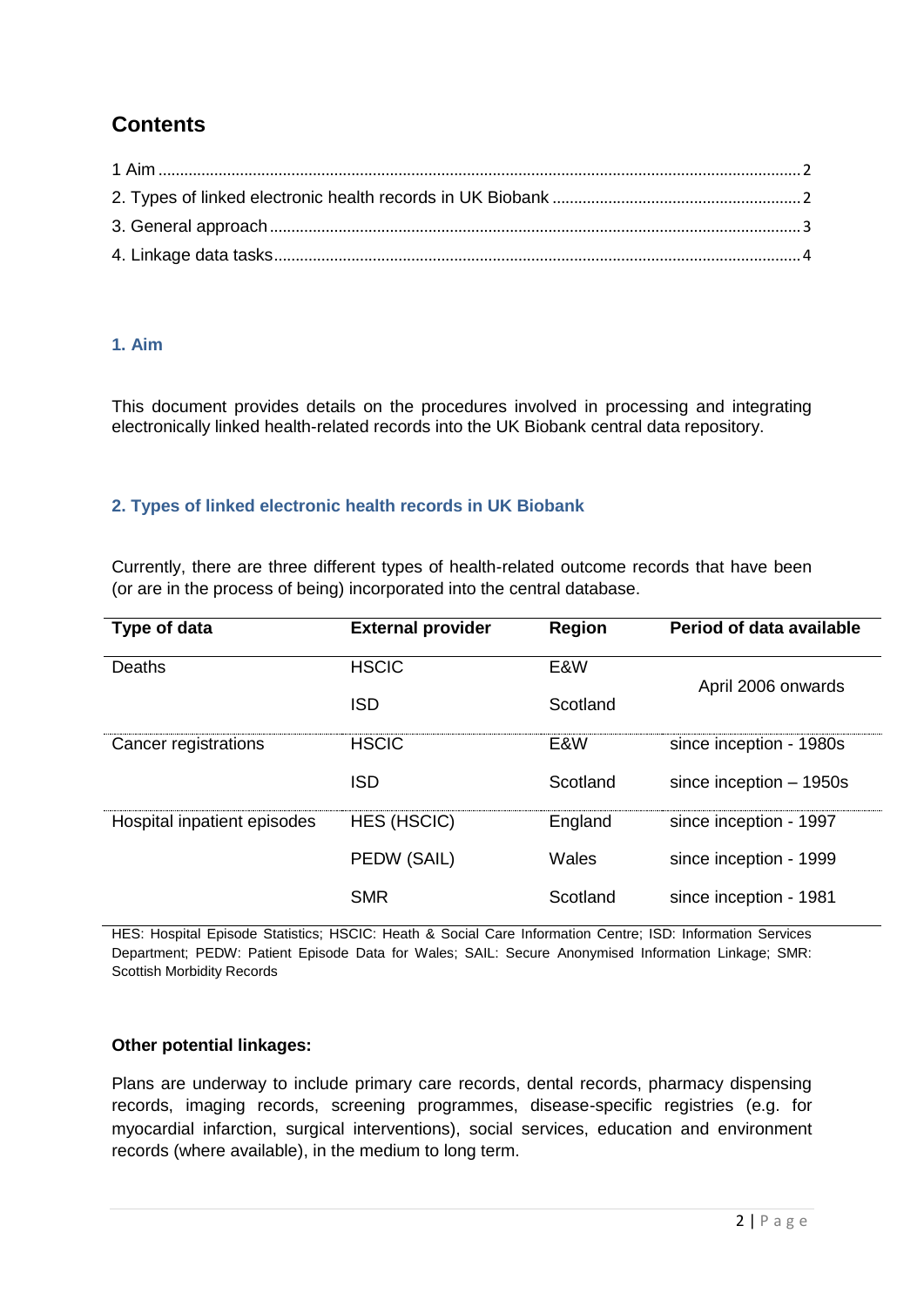#### <span id="page-2-0"></span>**3. General approach**

The process of incorporating routine electronic health records into the UK Biobank resource is complex due to the variety of external providers, and hence variety of data content and format (which may change over time). The approach to integrating data from external source data providers (e.g. deaths, cancers, hospital episodes and primary care records) is summarised in Figure 1, and a brief overview of each step is described below.





**Figure 1. Schematic diagram of how electronically linked data from external data providers is processed into UK Biobank.**

For each file, a "Translator" program (developed by the Clinical Trial Service Unit and Epidemiological Studies Unit (CTSU), University of Oxford) converts the data into a standard format that is suitable for integration in the internal UKB databases held at CTSU. These data are then reorganised or consolidated (with the use of in-house "Consolidator" program) and imported into the main ("Core" database). The data can then be displayed externally via Showcase and subsequently exported for approved research projects.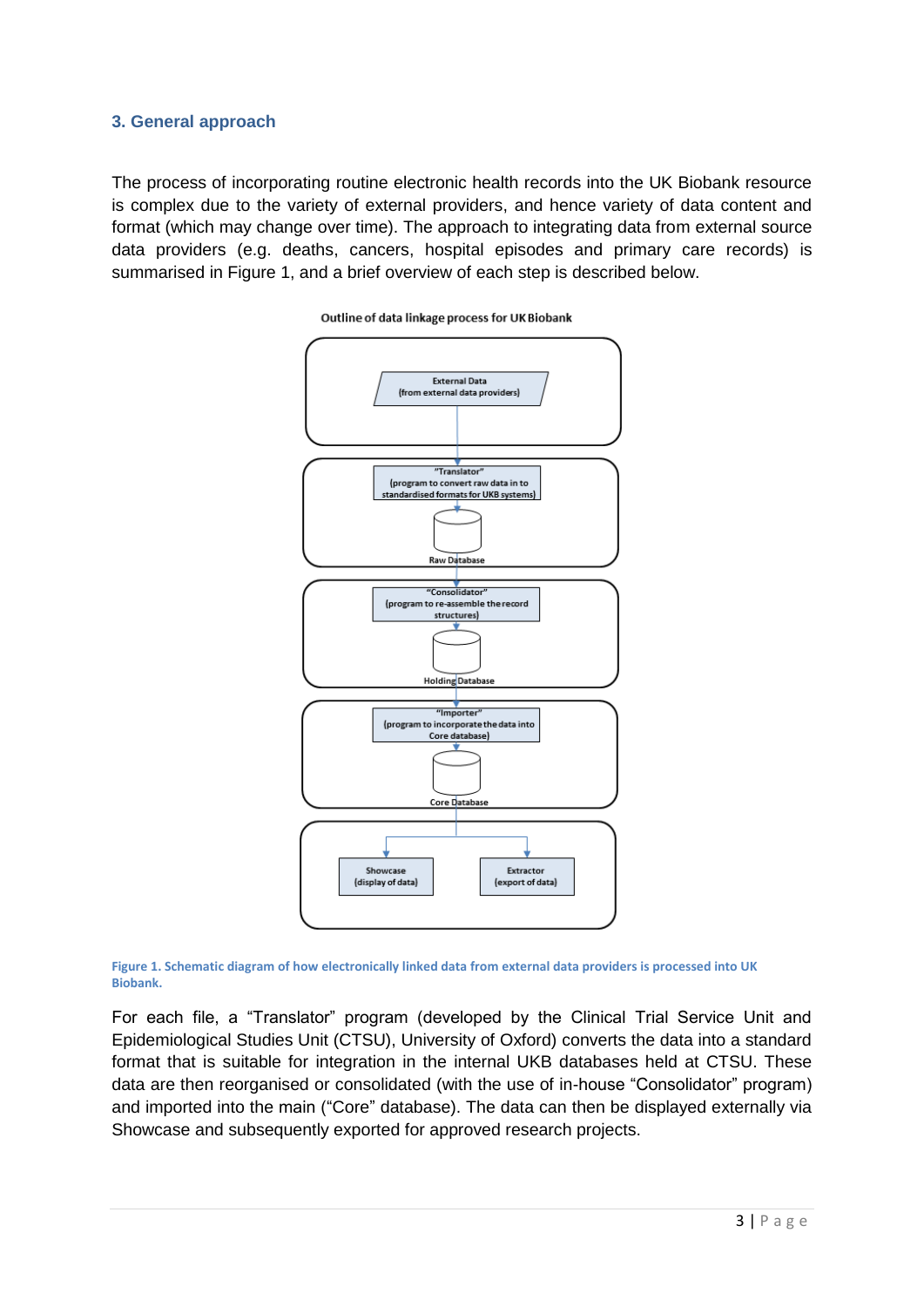#### <span id="page-3-0"></span>**4. Linkage data tasks**

There are several steps involved in processing the raw data file in order to make it publically available. Figure 2 shows the generic IT tasks involved in the processing of each linkage data file.



**Figure 2: The steps involved for the incorporation of externally linked data into the UK Biobank central database \*Information on UK Biobank's data cleaning procedures are detailed elsewhere and can be found on the website.** 

#### **a. Participant's identifiers sent to external data provider**

All of the processes (e.g. applications, permissions) required to obtain the data from external organisations are managed by UK Biobank. At the point at which agreement has been reached, UK Biobank (CTSU) provides appropriate participant identifiers (unique participant identifier (PID), NHS number, date of birth, gender and postcode) for matching purposes. The data record for each matched individual is then (usually) assigned an accompanying pseudo-identifier and the data file returned to UK Biobank (CTSU). More information about the matching algorithms used by external data providers is provided elsewhere and is available on the UK Biobank website.

#### **b. Receipt of data**

The data are received via a secure connection and stored on an encrypted server with restricted access. During this step the identifiers sent to the external provider are checked against the data received. If there is a mismatch for any of the fields, the record is flagged and investigated further. Files are sent to UK Biobank on an agreed basis (e.g. quarterly for death and cancer records; annually for hospital activity data).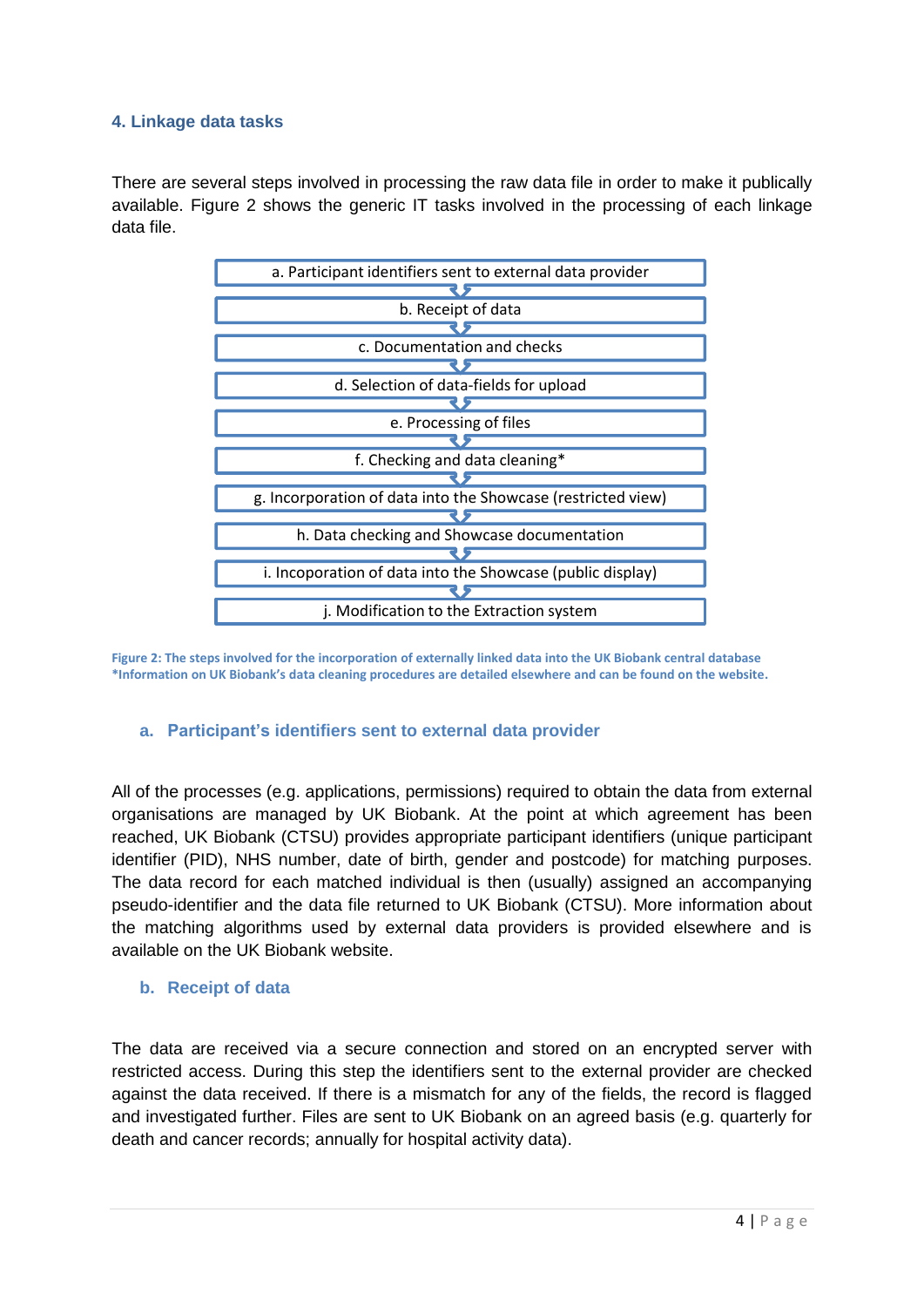#### **c. Documentation and checks**

On receipt of the data in CTSU, the contents of the file are evaluated (size, format, field names, values) in accordance with the data dictionary and documented. Any potentially problematic/ambiguous data-fields are identified for further investigation (or exclusion). Decisions and suggestions are also made where there is a need for a derived variable to be generated.

#### **d. Selection of data fields**

A list of data-fields to be processed is generated, although not all of these data-fields are finally incorporated into the central (Core) database, as many may be redundant or considered uninformative for research purposes.

#### **e. Processing of files**

The program used to process the files is modified in accord with the accompanying data documentation in order to upload and process the file into a designated database. Data ambiguities are clarified with the data analysts and external provider(s).

#### **f. Checking and data cleaning**

A random sample (without repetitions) is drawn from the data (usually 100 records) and tested for data integrity and that it matches the source information. Particular attention is given to date and free-text fields to ensure the formatting and truncation are correct.

Minimal data cleaning is performed (please refer to the "Data Cleaning" document for further details) and consists largely of ensuring the coding is within recognised parameters.

For the death registry files, data cleaning of free-text entries denoting cause(s) of death is required to remove potential identifying information.

#### **g. Incorporation of data into the Showcase (restricted view)**

The approved data fields are consolidated and incorporated into the central internal database, accessible only to internal UK Biobank staff. Additional programming may need to be done at this stage to merge or create derived variables. For example, data on hospital activity from the 3 separate data providers (England, Wales and Scotland) is amalgamated, where possible.

#### **h. Data checking and Showcase documentation**

The data-fields are checked to ensure the import has proceeded correctly and explanatory documentation for each data-field is uploaded to aid researchers in the derivation and interpretation of each data item.